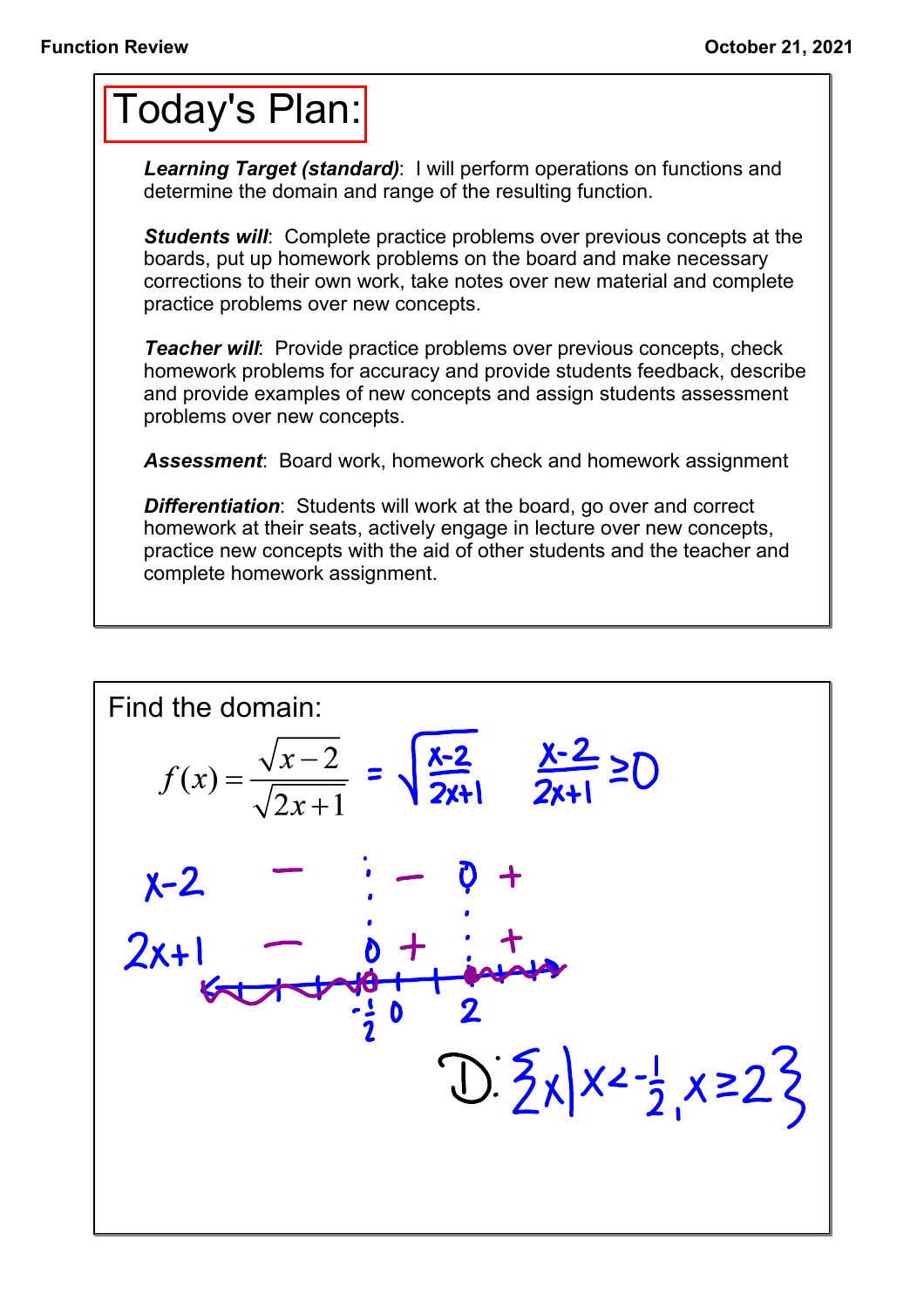

Find each of the following and the domain:  
\n
$$
f(x) = \frac{x}{x-1}
$$
\n
$$
g(x) = \frac{x}{x+2}
$$
\n
$$
g(x) = \frac{x}{x+2}
$$
\n
$$
g(x) = \frac{x}{x+2}
$$
\n
$$
g(x) = \frac{x}{x+2}
$$
\n
$$
g(x) = \frac{x}{x+2}
$$
\n
$$
g(x) = \frac{x}{x+2}
$$
\n
$$
g(x) = \frac{x}{x+2}
$$
\n
$$
g(x) = \frac{x}{x+2}
$$
\n
$$
g(x) = \frac{x}{x+2}
$$
\n
$$
g(x) = \frac{x}{x+2}
$$
\n
$$
g(x) = \frac{x}{x+2}
$$
\n
$$
g(x) = \frac{x}{x-1}
$$
\n
$$
g(x) = \frac{x}{x-1}
$$
\n
$$
g(x) = \frac{x}{x-1}
$$
\n
$$
g(x) = \frac{x}{x-1}
$$
\n
$$
g(x) = \frac{x}{x-1}
$$
\n
$$
g(x) = \frac{x}{x-1}
$$
\n
$$
g(x) = \frac{x}{x-1}
$$
\n
$$
g(x) = \frac{x}{x-1}
$$
\n
$$
g(x) = \frac{x}{x-1}
$$
\n
$$
g(x) = \frac{x}{x-1}
$$
\n
$$
g(x) = \frac{x}{x-1}
$$
\n
$$
g(x) = \frac{x}{x-1}
$$
\n
$$
g(x) = \frac{x}{x-1}
$$
\n
$$
g(x) = \frac{x}{x-1}
$$
\n
$$
g(x) = \frac{x}{x-1}
$$
\n
$$
g(x) = \frac{x}{x-1}
$$
\n
$$
g(x) = \frac{x}{x-1}
$$
\n
$$
g(x) = \frac{x}{x-1}
$$
\n
$$
g(x) = \frac{x}{x-1}
$$
\n
$$
g(x) = \frac{x}{x-1}
$$
\n
$$
g(x) = \frac{x}{x-1}
$$
\n
$$
g(x) = \frac{x}{x-1}
$$
\n
$$
g(x) = \frac{x}{x-1}
$$
\n
$$
g(x) = \frac{x}{x-1}
$$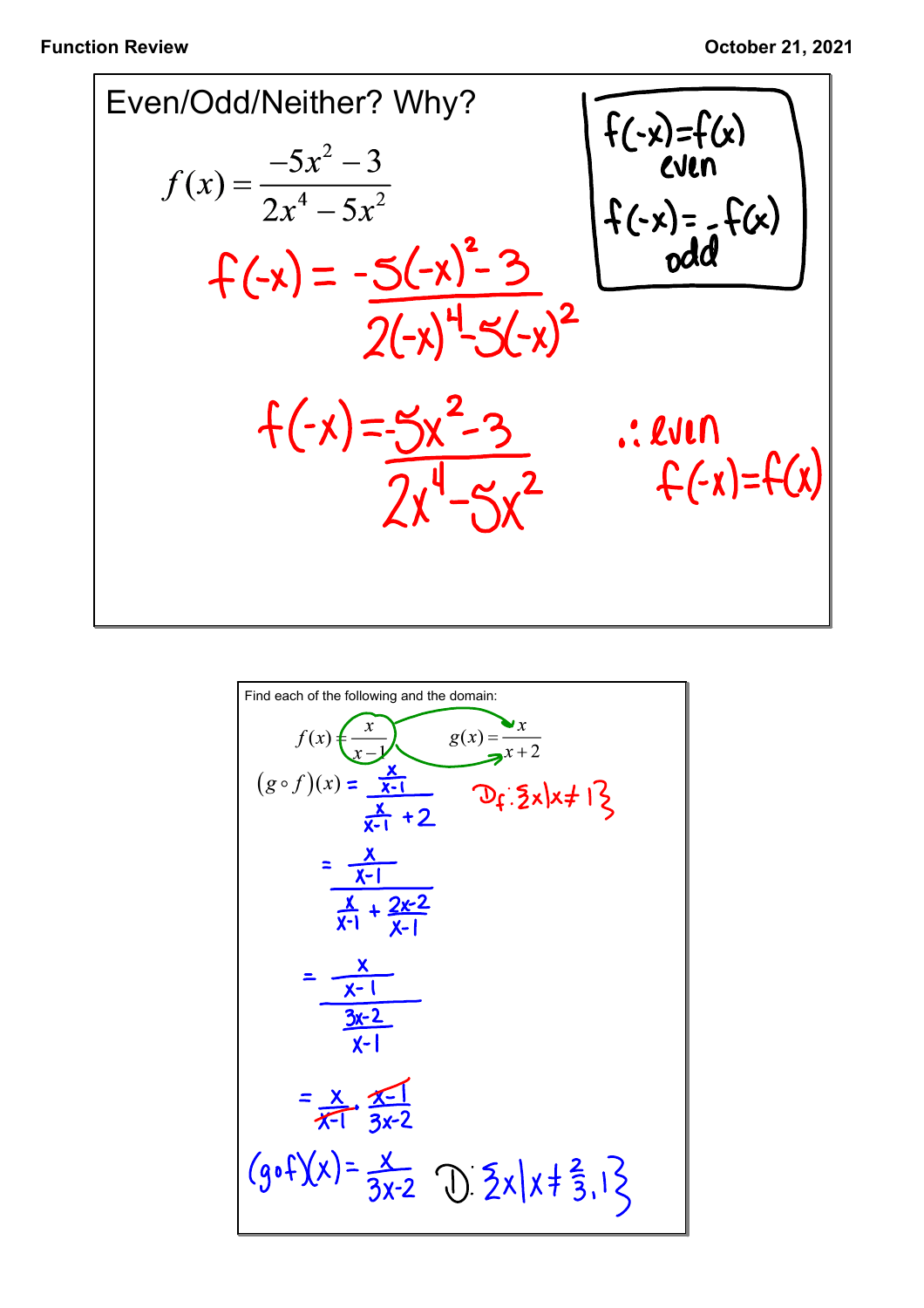

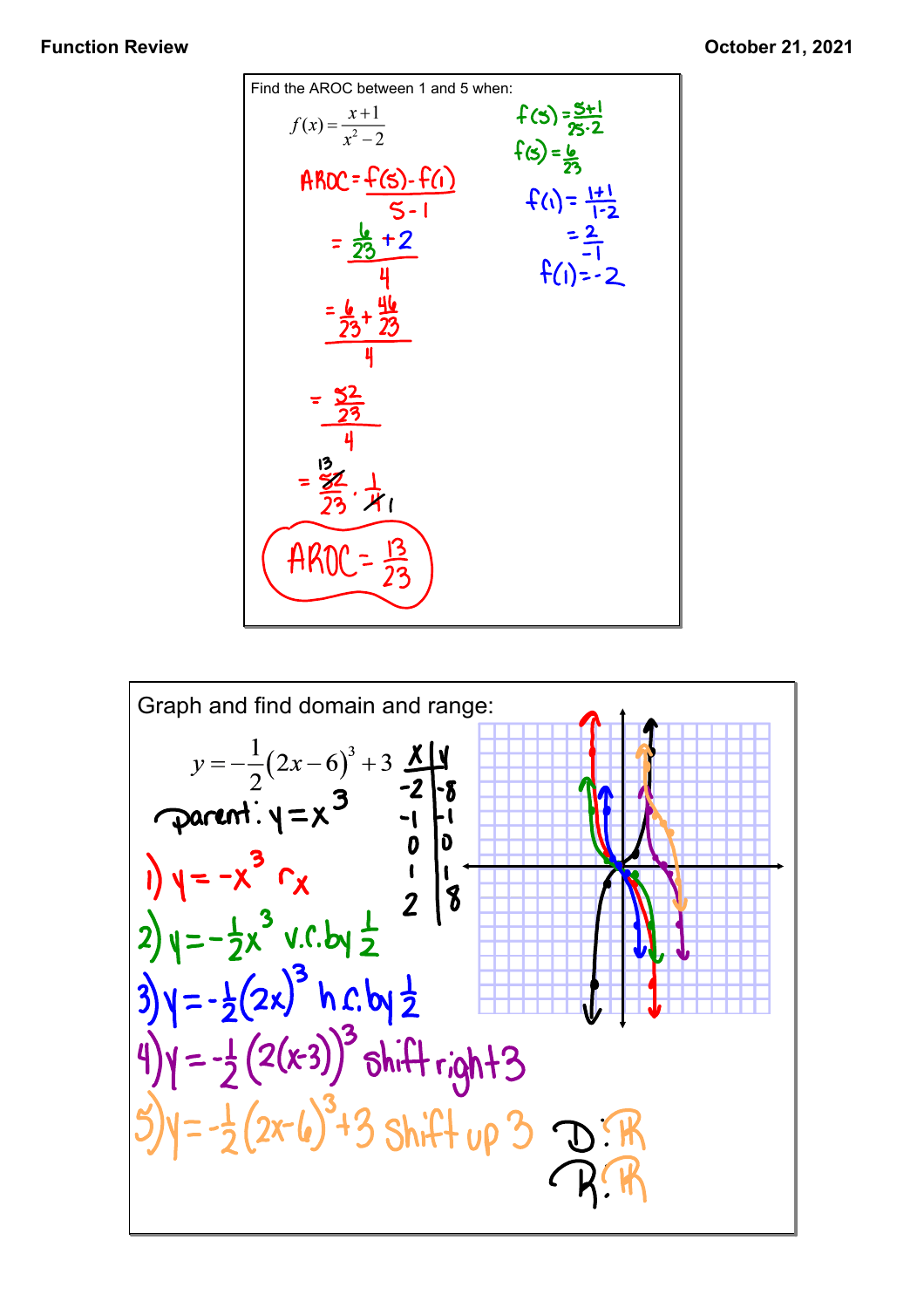

Find the AROC between 1 and x when:  
\n
$$
f(x) = \frac{x-3}{2x-5}
$$
  $f(1) = \frac{1-3}{2-5}$   
\n $f(1) = \frac{1-3}{2-5}$   
\n $= \frac{2}{3} - \frac{2}{3}$   
\n $= \frac{x-3}{2x-5} - \frac{2}{3}$   
\n $\frac{x-1}{x-1}$   
\n $= \frac{3x-9}{3(2x-5)} + \frac{4x+10}{3(2x-5)}$   
\n $x-1$   
\n $= \frac{-x+1}{3(2x-5)}$   
\n $\frac{-x+1}{3(2x-5)}$   
\n $\frac{1}{3(2x-5)}$   
\n $\frac{1}{3(2x-5)}$   
\n $\frac{1}{3(2x-5)}$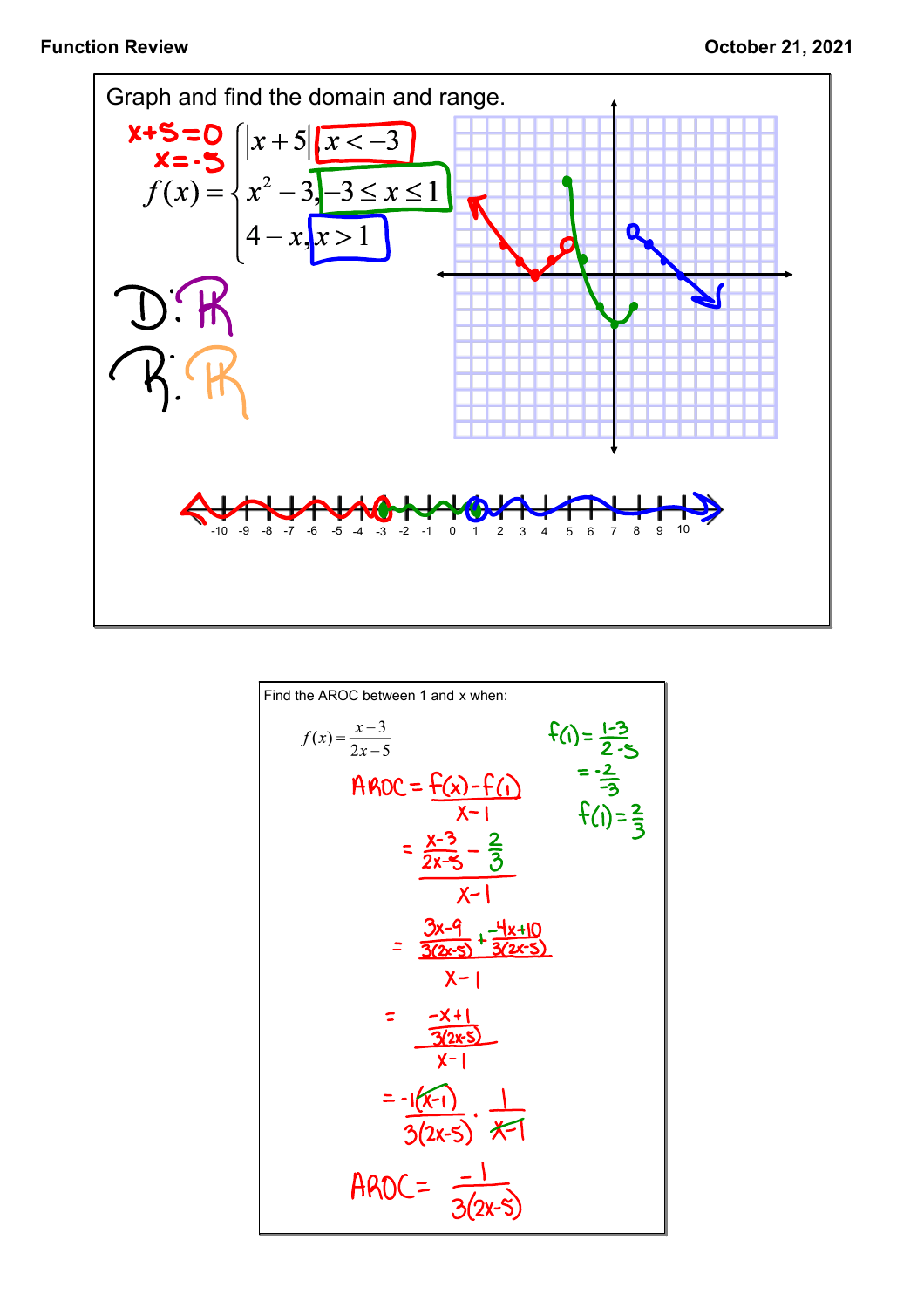